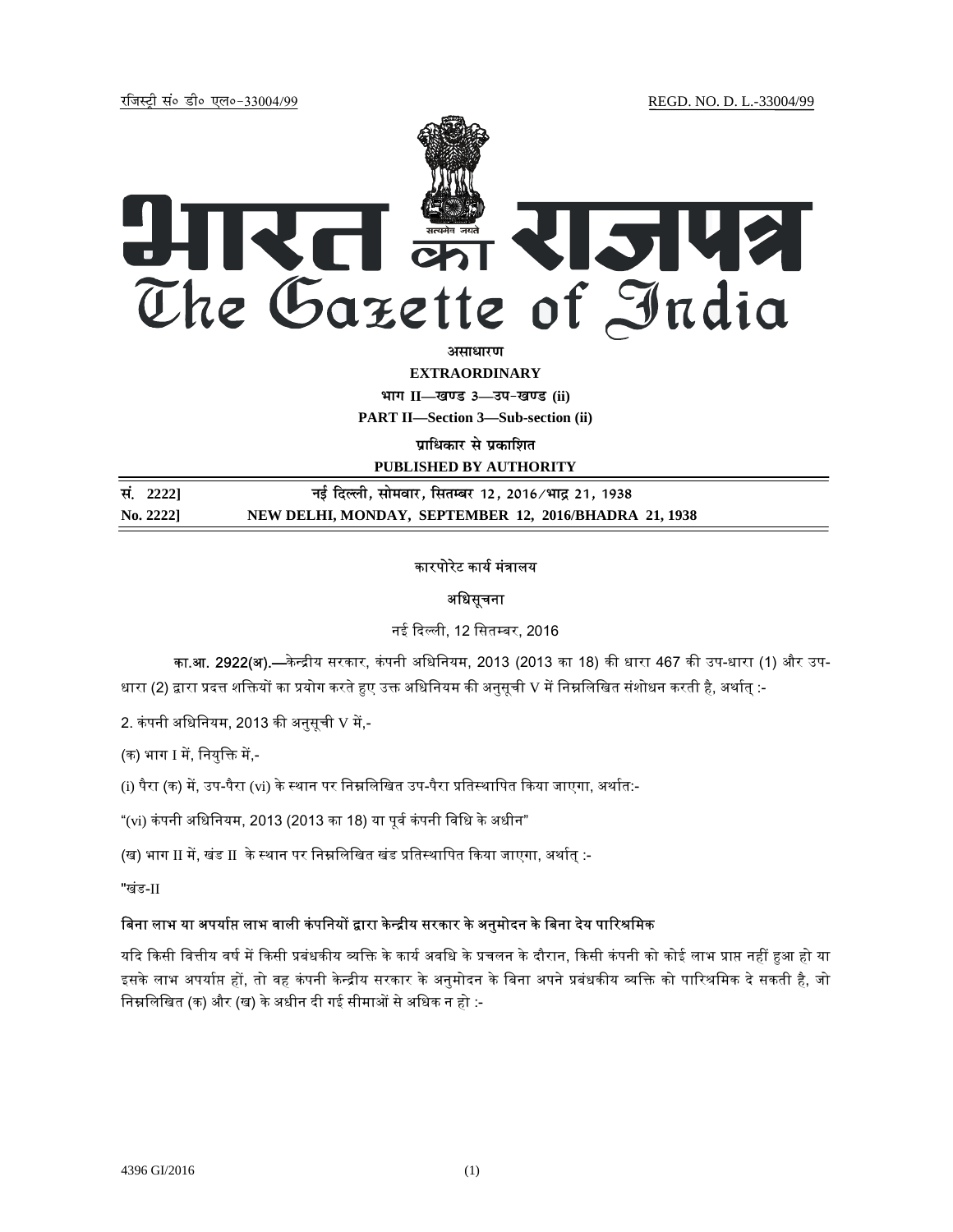(क):

|       | जहां प्रभावी पूंजी                          | देय वार्षिक पारिश्रमिक की सीमा, (रुपए) से अधिक नहीं |
|-------|---------------------------------------------|-----------------------------------------------------|
|       |                                             | होगी।                                               |
| (i)   | नेगेटिव या 5 करोड़ रुपए से कम हो            | 60 लाख                                              |
| (ii)  | 5 करोड़ रुपए और उससे अधिक परंतु 100 करोड़   | 84 लाख                                              |
|       | रुपए से कम हो                               |                                                     |
| (iii) | 100 करोड़ रुपए और उससे अधिक परंतु 250 करोड़ | 120 लाख                                             |
|       | रुपए से कम हो                               |                                                     |
| (iv)  | 250 करोड़ रुपए और उससे अधिक                 | 120 लाख रुपए जमा 250 करोड़ रुपए से अधिक की प्रभावी  |
|       |                                             | पुंजी का 0.01%:                                     |

परंतु यदि शेयरधारकों द्वारा पारित संकल्प कोई विशेष संकल्प है तो उपर्युक्त सीमाओं को दोगुना कर दिया जाएगा।

*स्पष्टीकरण* – यह एतद्वारा स्पष्ट किया जाता है कि एक वर्ष से कम अवधि की सीमा अनुपातिक होगी।

(ख) किसी प्रबंधकीय व्यक्ति, जो वृत्तिक हैसियत से कार्यरत है, के मामले में, केन्द्रीय सरकार के अनुमोदन की आवश्यकता नहीं है, यदि ऐसे प्रबंधकीय व्यक्ति की कंपनी या इसकी नियंत्री कंपनी या इसकी समनुषंगी कंपनियों की पूंजी में प्रत्यक्ष या अप्रत्यक्ष या किसी अन्य सांविधिक संरचना के जरिए कोई हित न हो और जो पिछले दो वर्षों के दौरान नियुक्ति की तारीख से पूर्व या के समय या उसके पश्चात किसी भी समय कंपनी या इसकी नियंत्री कंपनी या इसकी समनुषंगी कंपनियों के निदेशकों और संप्रवर्तकों से प्रत्यक्ष या अप्रत्यक्ष हित न रखता हो या उनसे संबंधित न हो और जो स्नातक स्तर की अर्हता रखता हो और कंपनी के प्रचालन क्षेत्र में विशेषज्ञ हो और विशेष ज्ञान रखता हो :

परंतु किसी कंपनी का कोई कर्मचारी, जिसे कर्मचारियों के आवंटन के लिए तैयार किसी योजना के अधीन जिसमें कर्मचारी स्टॉक विकल्प योजना शामिल हो, के अधीन या अर्हता के द्वारा किसी कंपनी की प्रदत्त शेयर पंजी का अधिकतम 0.5% के शेयर रखने वाले को कंपनी की पूंजी में हित न रखने वाला व्यक्ति समझा जाएगा :

परंतु यह और कि इस धारा की मद (क) और (ख) के अधीन विनिर्दिष्ट सीमाएं लागू होंगी, यदि-

- (i) पारिश्रमिक का संदाय बोर्ड द्वारा पारित किसी संकल्प द्वारा अनुमोदित किया गया है और, धारा 178 की उप-धारा (1) के अधीन आने वाली कंपनी के मामले में नामांकन और पारिश्रमिक समिति द्वारा अनुमोदित भी किया गया हो;
- (ii) कंपनी ने ऐसे प्रबंधकीय कार्मिक की नियुक्ति की तारीख से पहले पूर्ववर्ती वित्तीय वर्ष में तीस दिन की एक लगातार अवधि के लिए अपने ऋणों (सार्वजनिक जमाओं सहित) के पुनर्भुगतान या डिबेंचरों या उन पर देय ब्याज के किसी भुगतान में कोई चुक नहीं है और किसी चुक के मामले में, कंपनी प्रस्तावित पारिश्रमिक के लिए प्रतिभूत लेनदारों से पूर्व अनुमोदन प्राप्त करती है और ऐसे पूर्व अनुमोदन प्राप्त किए जाने के तथ्यों का उल्लेख साधारण अधिवेशन बुलाने के नोटिस के व्याख्यात्मक विवरण में किया जाता है;
- (iii) कंपनी के साधारण अधिवेशन, में तीन वर्ष से अनधिक की अवधि के लिए, मद (क) में विनिर्दिष्ट सीमाओं के अनुसार पारिश्रमिक के भुगतान के लिए, यथास्थिति, कोई सामान्य संकल्प या कोई विशेष संकल्प, पारित किया गया हो, या मद (ख) के अनुसार पारिश्रमिक के भुगतान के लिए कोई विशेष संकल्प पारित किया गया है।
- (iv) खंड (iii) में संदर्भित साधारण अधिवेशन बुलाने की सूचना के साथ शेयरधारकों को एक विवरण दिया जाता है, जिसमें निम्नलिखित सूचनाएं अंतर्विष्ट हों, अर्थात् :-
- I. सामा᭠य सूचना :
	- (1) उद्योग की प्रकृति
	- (2) वाणिज्यिक उत्पादन प्रारंभ करने की तारीख या संभावित तारीख
	- (3) नई कंपनियों के मामले में, विवरणिका में दिखाई गई वित्तीय संस्थाओं द्वारा अनुमोदित योजना के अनुसार क्रियाकलापों को प्रारंभ करने की संभावित तारीख
	- (4) दिए गए सूचकांकों के आधार पर वित्तीय निष्पादन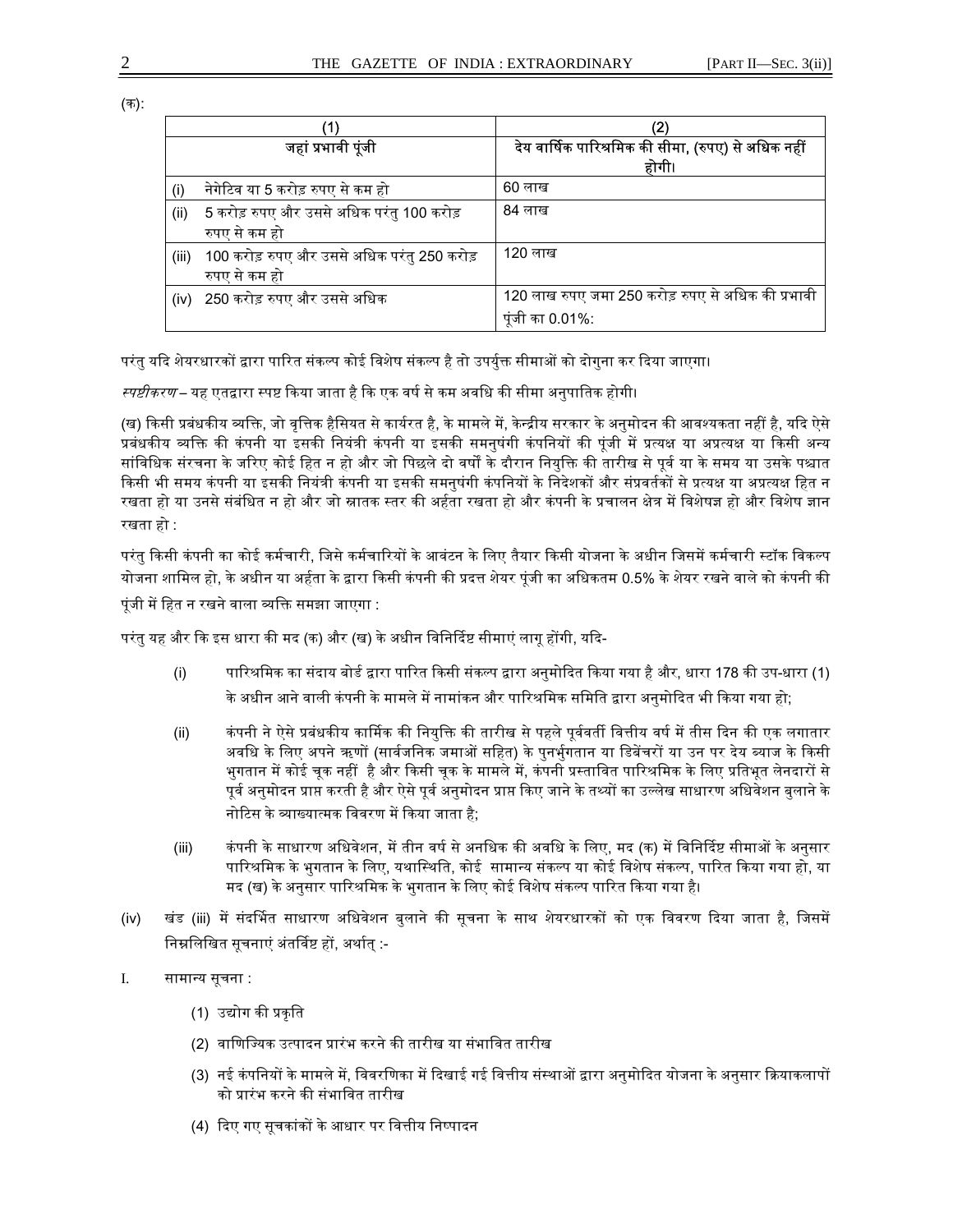- (5) िवदेशी िनवेश या सहयोग, यᳰद कोई हो।
- $II.$  नियुक्त व्यक्ति के बारे में सूचना :
	- (1) पृष्ठभूमि विवरण
	- (2) पूर्व पारिश्रमिक
	- (3) मा᭠यता और पुर᭭कार
	- (4) नौकरी का वर्णन और उसकी उपयुक्तता
	- (5) प्रस्तावित पारिश्रमिक
	- (6) उद्योग, कंपनी के आकार, स्थिति और व्यक्ति के प्रालेख के संबंध में तुलनात्मक पारिश्रमिक प्रालेख (प्रवासी के मामले में, उसके मूल देश के संबंध में सुसंगत ब्यौरा)
	- (7) कंपनी या प्रबंधकीय कार्मिकों के साथ प्रत्यक्ष या अप्रत्यक्ष वित्तीय संबंध, यदि कोई हो।

III. अन्य सूचना :

- (1) हािन या अपयाᭅ᳙ लाभᲂ के कारण
- (2) सुधार के लिए किए गए या प्रस्तावित उपाय
- (3) परिमेय शब्दों में, उत्पादकता और लाभों में प्रत्याशित वृद्धि
- IV. ᮧकटीकरण

निम्नलिखित प्रकटीकरण, यदि कोई हैं तो, वित्तीय विवरण में संलग्नित "कारपोरेट गवर्नेंस" शीर्षक के अंतर्गत निदेशक मंडल रिपोर्ट में उल्लिखित किए जाएंगे :-

- (i) सभी निदेशकों के पारिश्रमिक पैकेज के सभी तत्व जैसे कि वेतन, लाभ, बोनस, पूंजी विकल्प, पेंशन आदि;
- (ii) उपलि᭣ध मापदंड सिहत िनि᳟त घटक और उपलि᭣ध संयोिजत ᮧो᭜साहन िववरण;
- (iii) सेवा संविदा, नोटिस अवधि, विच्छेद शुल्क; और
- (iv) पूंजी विकल्प विवरण, यदि कोई है तो, और क्या उसे छूट पर जारी किया गया है और वह अवधि जिस पर यह प्रोदभूत और प्रयोज्य है।

स्पष्टीकरण : इस भाग के खंड II के उद्देश्य के लिए "सांविधिक संरचना" का अर्थ ऐसे निकाय से है जो किसी संविधि के तहत गठित किसी भी कम्पनी का शेयर रखने का हकदार है।"

3. यह अधिसूचना राजपत्र में इसके प्रकाशन की तारीख से प्रवृत्त होगी।

[फा. सं. 1/5/2013 सीएल-V]

अमरदीप सिंह भाटिया, संयुक्त सचिव

टिप्पण : कंपनी अधिनियम, 2013 की अनुसूची V तारीख 1 अप्रैल, 2014 से प्रवृत्त हुई।

### **MINISTRY OF CORPORATE AFFAIRS**

## **NOTIFICATION**

New Delhi, the 12th September, 2016

**S.O. 2922(E).—**In exercise of the powers conferred by sub-sections (1) and (2) of section 467 of the Companies Act, 2013 (18 of 2013), the Central Government hereby makes the following amendments to amend Schedule V of the said Act, namely:—

2. In Schedule V of the Companies Act, 2013,-

(a) in Part I, in Appointments,-

(i) in para (a), for sub-paragraph (vi), the following sub-paragraph shall be substituted, namely;-

"(vi) the Companies Act,2013 (18 of 2013) or any previous company law"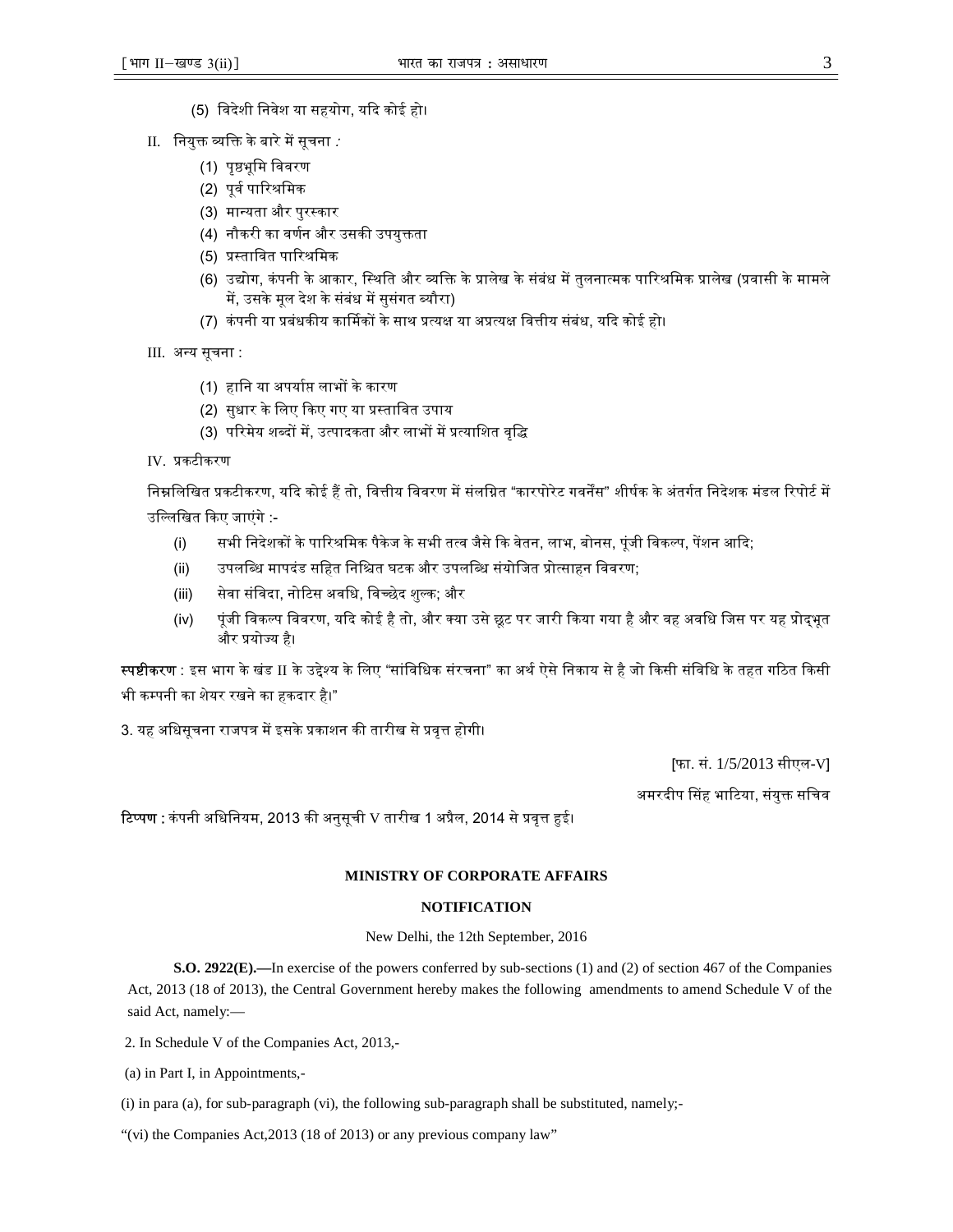(b) in part II, for section II, the following section shall be substituted, namely:-

"Section II

#### **Remuneration payable by companies having no profit or inadequate profit without Central Government approval**

Where in any financial year during the currency of tenure of a managerial person, a company has no profits or its profits are inadequate, it may, without Central Government approval, pay remuneration to the managerial person not exceeding the limits under (A) and (B) given below:-

 $(A)$ :

| (1)                                                    | (2)                                                                                     |
|--------------------------------------------------------|-----------------------------------------------------------------------------------------|
| Where the effective capital is                         | Limit of yearly remuneration payable shall not exceed (Rupees)                          |
| (i) Negative or less than 5 crores                     | 60 lakhs                                                                                |
| (ii) 5 crores and above but less than 100 crores       | 84 lakhs                                                                                |
| (iii) 100 crores and above but less than 250<br>crores | $120$ lakhs                                                                             |
| (iv) 250 crores and above                              | 120 lakhs <i>plus</i> 0.01% of the effective capital in excess of<br>$Rs. 250$ crores : |

Provided that the above limits shall be doubled if the resolution passed by the shareholders is a special resolution.

*Explanation.-* It is hereby clarified that for a period less than one year, the limits shall be pro-rated.

(B) In case of a managerial person who is functioning in a professional capacity, no approval of Central Government is required, if such managerial person is not having any interest in the capital of the company or its holding company or any of its subsidiaries directly or indirectly or through any other statutory structures and not having any direct or indirect interest or related to the directors or promoters of the company or its holding company or any of its subsidiaries at any time during the last two years before or on or after the date of appointment and possesses graduate level qualification with expertise and specialised knowledge in the field in which the company operates:

Provided that any employee of a company holding shares of the company not exceeding 0.5% of its paid up share capital under any scheme formulated for allotment of shares to such employees including Employees Stock Option Plan or by way of qualification shall be deemed to be a person not having any interest in the capital of the company:

Provided further that the limits specified under items (A) and (B) of this section shall apply, if-

- (i) payment of remuneration is approved by a resolution passed by the Board and, in the case of a company covered under sub-section (1) of section 178 also by the Nomination and Remuneration Committee;
- (ii) the company has not committed any default in repayment of any of its debts (including public deposits) or debentures or interest payable thereon for a continuous period of thirty days in the preceding financial year before the date of appointment of such managerial person and in case of a default, the company obtains prior approval from secured creditors for the proposed remuneration and the fact of such prior approval having been obtained is mentioned in the explanatory statement to the notice convening the general meeting;
- (iii) an ordinary resolution or a special resolution, as the case may be, has been passed for payment of remuneration as per the limits laid down in item (A) or a special resolution has been passed for payment of remuneration as per item (B), at the general meeting of the company for a period not exceeding three years.
- (iv) a statement along with a notice calling the general meeting referred to in clause (iii) is given to the shareholders containing the following information, namely:-
	- I. General information:
	- (1) Nature of industry
	- (2) Date or expected date of commencement of commercial production
	- (3) In case of new companies, expected date of commencement of activities as per project approved by financial institutions appearing in the prospectus
	- (4) Financial performance based on given indicators
	- (5) Foreign investments or collaborations, if any.